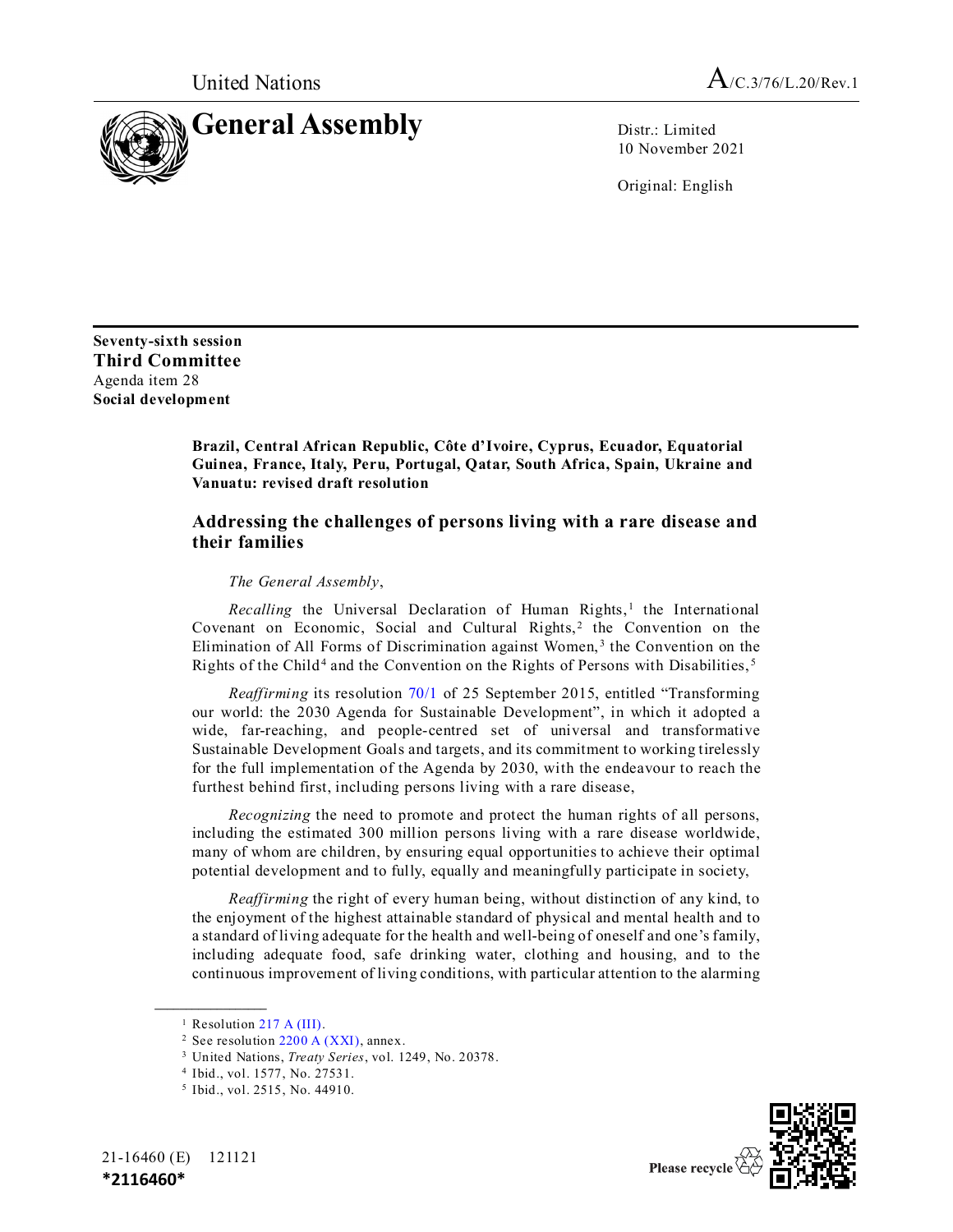situation of millions of people for whom access to health-care services and medicines remains a distant goal, owing to a number of different barriers, in particular people who are in vulnerable situations, including those in developing countries,

*Recognizing* that some persons living with a rare disease have disabilities and impairments, and may face attitudinal and environmental barriers as persons with disabilities,

*Reaffirming* that health is a precondition for and an outcome and indicator of the social, economic and environmental dimensions of sustainable development and the implementation of the 2030 Agenda for Sustainable Development, and acknowledging the reciprocal benefits between the attainment of Sustainable Development Goal 3 and the achievement of all other Goals,

*Recognizing* the fundamental importance of equity, social justice and social protection mechanisms as well as the elimination of the root causes of discrimination and stigma in health-care settings to ensure universal and equitable access to quality health services without financial hardship for all people, particularly for those who are in vulnerable situations, including those living with a rare disease,

*Recognizing also* that persons living with a rare disease and their families should have access to social protection and assistance that enables them to contribute towards the full and equal enjoyment of their rights and to ensure a safe and supportive family environment,

*Recalling* the outcomes of the high-level meeting on universal health coverage, held in New York on 23 September 2019, and reaffirming its political declaration, entitled "Universal health coverage: moving together to build a healthier world",<sup>6</sup> including the commitment therein to strengthen efforts to address rare diseases as part of universal health coverage,

*Deeply concerned* that the coronavirus disease (COVID-19) pandemic perpetuates and exacerbates existing inequalities, and that those disproportionately at risk are women and girls and persons in vulnerable situations, recognizing the unprecedented and multifaceted effects of the pandemic, including the impact on access to essential health services, recognizing also the disproportionate impact of COVID-19 on the health, social and economic situation of persons living with a rare disease,

*Expressing concern* that persons living with a rare disease and their families can be at greater risk of being disproportionately affected by stigma, discrimination and social exclusion, and that one of the major barriers to improving the inclusion and participation of persons living with a rare disease and their families in society is the lack of knowledge and expertise in the field and a lack of awareness regarding the issue,

*Underscoring* the need to address the root causes of inequality and discrimination faced by persons living with a rare disease and their families, and in this regard recognizing that there is a need for policies and programmes to prevent and combat prejudice, to foster inclusion and to create an environment conducive to respect for their rights and dignity,

*Recognizing* that persons living with a rare disease and their families may be psychologically, socially and economically vulnerable throughout their life course, facing specific challenges in several areas, including but not limited to health, education, employment and leisure,

*Reaffirming* that inclusive and equitable quality education and lifelong learning opportunities without discrimination are essential for the full, equal and meaningful

**\_\_\_\_\_\_\_\_\_\_\_\_\_\_\_\_\_\_**

<sup>6</sup> Resolution [74/2.](https://undocs.org/en/A/RES/74/2)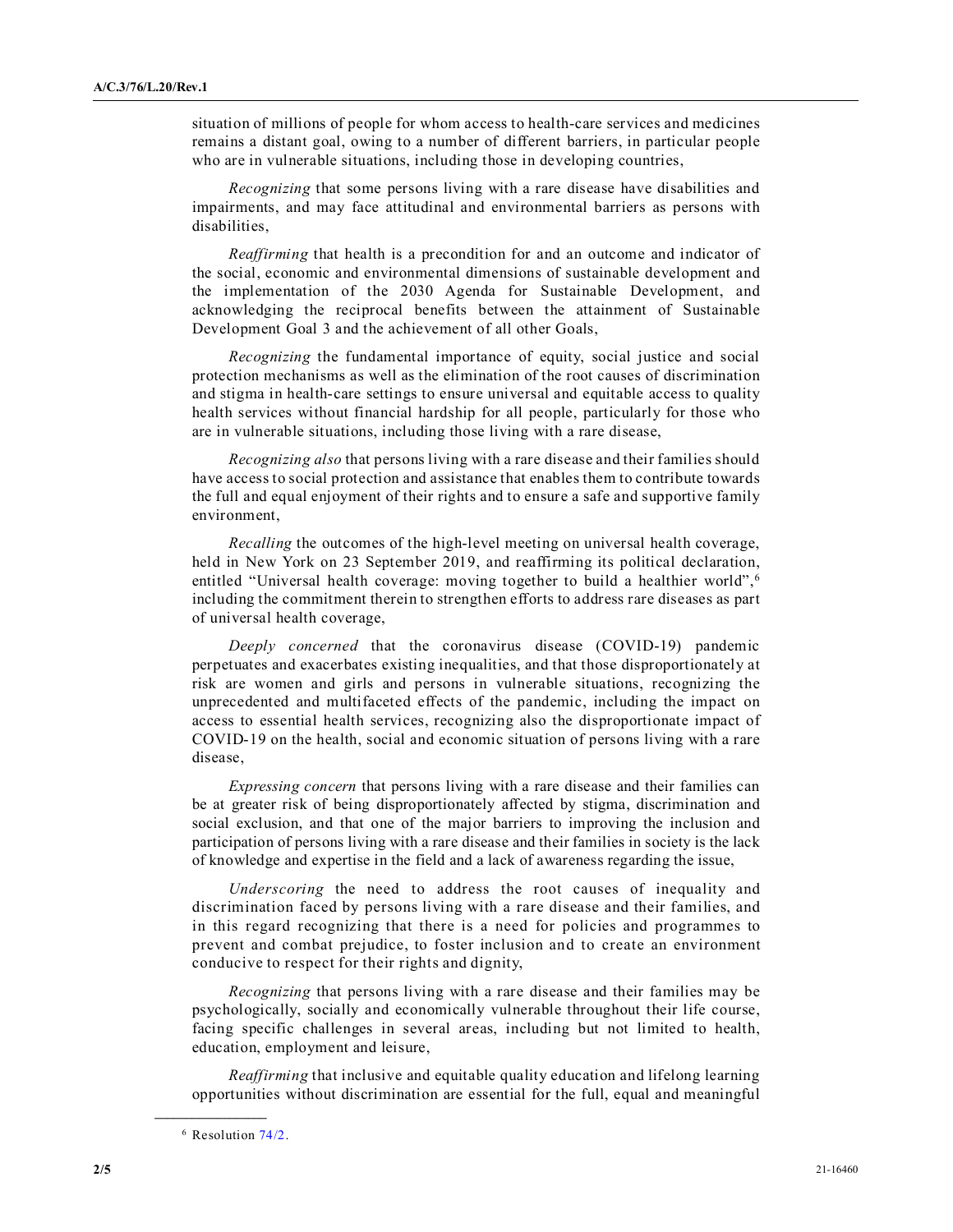participation in all aspects of social, cultural, political and economic life, and recognizing that, in particular, children living with a rare disease may face multiple challenges in accessing quality education owing to the inaccessibility of facilities and non-adapted teaching methods, among others,

*Reaffirming also* that access to full and productive employment and decent work is also an important aspect of full, equal and meaningful participation in society and economic life, and that persons living with a rare disease and their families face challenges in access to, retention of and return to employment,

*Reaffirming further* the need to achieve gender equality and to empower women and girls, and concerned by the fact that women and girls living with a rare disease face more discrimination and barriers in accessing health-care services, including sexual and reproductive health-care services, and education, as well as fully, equally and meaningfully participating in public life, and that women and girls undertake a disproportionate share of unpaid care and domestic work when a member of their household or family lives with a rare disease, and that women face more barriers in accessing decent work,

*Deeply concerned* that persons living with a rare disease, especially women and children, often face barriers in accessing water and sanitation facilities that are accessible and appropriate to their needs, which has an impact on their ability to participate fully in all aspects of life, including their access to education, and for women to live independently and ensure their access to employment, which is particularly concerning in situations of homelessness,

*Recognizing* the need to foster innovation and the positive contribution that innovation can make in promoting social cohesion, reducing inequalities and expanding opportunities for all, including persons living with a rare disease and the most vulnerable people, and in that regard recognizing the need to support, streamline and increase attention to research on rare diseases,

*Expressing concern* at the lack of disaggregated data, including by income, sex, age, race, ethnicity, migration status, disability, geographical location and other characteristics relevant in national contexts, on persons living with a rare disease, which would help to identify and address the barriers faced in exercising their human rights,

*Recognizing* the important role that civil society organizations play in collecting, analysing and disseminating the limited existing information on the challenges of persons living with a rare disease and in providing support services to them and advocating on their behalf for better lives,

*Recognizing also* the need for the participation of persons living with a rare disease in civil, political, social, economic and cultural life, and that the effective and meaningful participation of persons living with a rare disease in decision-making, including through their representative organizations, can strengthen the effectiveness of national, regional and international policy and development programmes related to persons living with a rare disease,

Calls upon Member States to strengthen health systems, notably in terms of primary health care, in order to provide universal access to a wide range of healthcare services that are safe, of quality, accessible, available and affordable, timely, and clinically and financially integrated, which will help to empower persons living with a rare disease in addressing their physical and mental health needs to realize their human rights, including their right to the highest attainable standard of physical and mental health, to enhance health equity and equality, end discrimination and stigma, eliminate gaps in coverage and create a more inclusive society;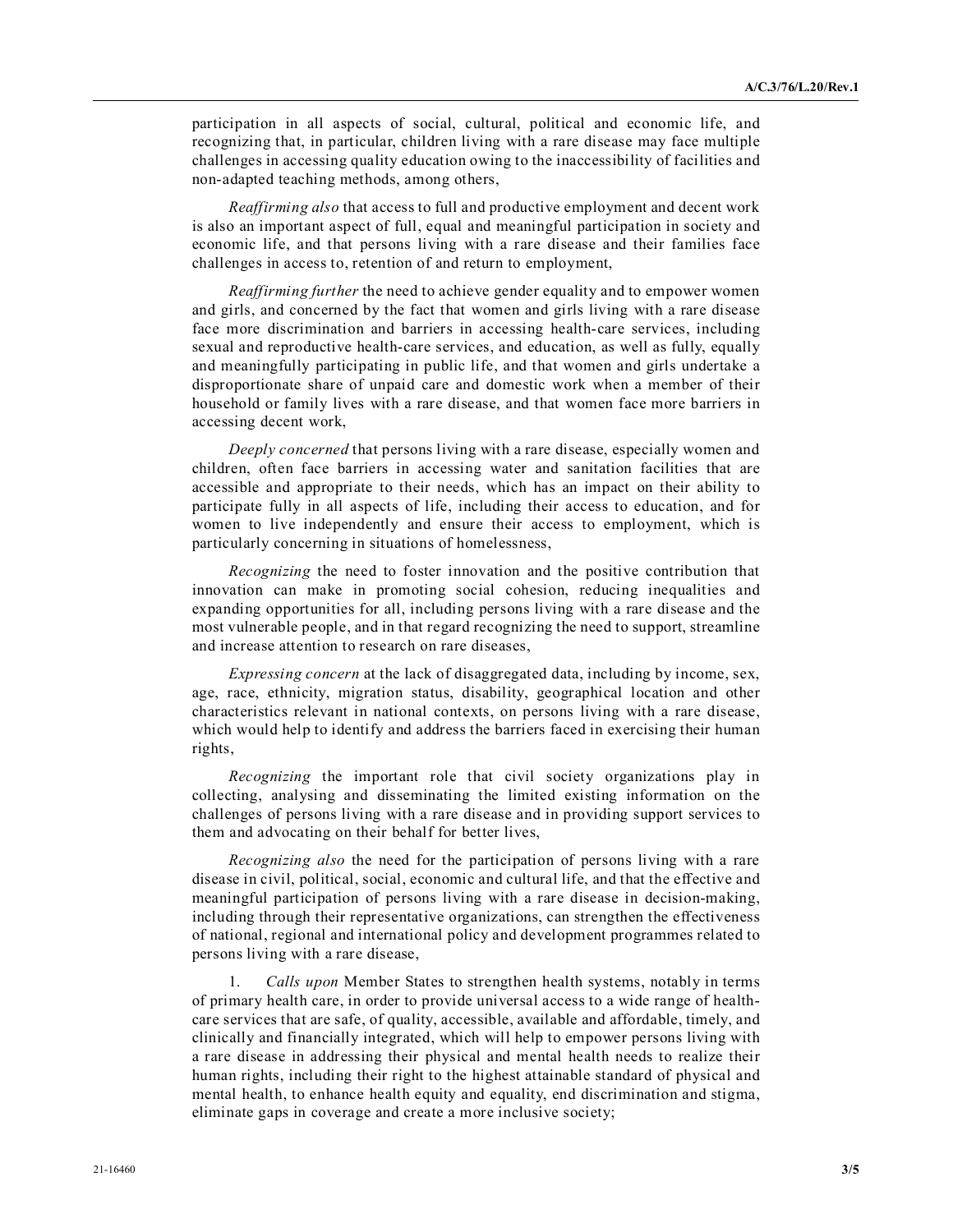2. *Encourages* Member States to adopt gender-sensitive national strategies, action plans and legislation, to contribute to the well-being of persons living with a rare disease and their families, including on the protection and enjoyment of their human rights, consistent with their obligations under international law;

3. *Also encourages* Member States to address the root causes of all forms of discrimination against persons living with a rare disease, including through awareness-raising, the dissemination of accurate information on rare diseases and other measures, as appropriate;

4. *Emphasizes* the important role of cultural, family, ethical and religious factors, including the key role played by religious leaders in the treatment, care and support of persons living with a rare disease;

5. *Encourages* Member States and relevant United Nations agencies to collect, analyse and disseminate disaggregated data on persons living with a rare disease, including by income, sex, age, race, ethnicity, migration status, disability, geographical location and other characteristics relevant in national contexts, where applicable, to identify discrimination and to assess progress towards the improvement of the status of persons living with a rare disease;

6. *Encourages* Member States to foster the creation of networks of experts and multidisciplinary specialized expert hubs, inter alia, for rare diseases and to increase support for research, by strengthening international collaboration and coordination of research efforts and the sharing of data, while respecting its protection and privacy;

7. *Urges* Member States to implement, as appropriate, national measures to ensure that persons living with a rare disease are not left behind, recognizing that persons living with a rare disease are often disproportionally affected by poverty, discrimination and lack of decent work and employment, and that they may require assistance in order to enjoy equal access to benefits and services, notably in the fields of education, employment and health, and to promote their full, equal and meaningful participation in society, and to commit to working towards the social integration and physical and mental well-being of persons living with a rare disease and their families and caregivers without any discrimination;

8. *Further urges* Member States, United Nations agencies and other stakeholders, in consultation with persons living with a rare disease and their families, including through their representative organizations, to design and implement policies and programmes, to share experiences and best practices with the aim of fulfilling the rights of all persons living with a rare disease, and to ensure that the implementation of the 2030 Agenda for Sustainable Development<sup>7</sup> is inclusive of and accessible to persons living with a rare disease;

9. *Affirms* that all persons, including those living with a rare disease, and especially children, have the right to education and lifelong learning opportunities on the basis of equal opportunity and non-discrimination, and urges Member States to ensure full and equal access to education and lifelong learning opportunities for persons living with a rare disease on an equal basis with others;

10. *Urges* Member States to implement effective programmes to promote mental health and psychosocial support for persons living with a rare disease, and to promote policies and programmes that enhance the well-being of their families and caregivers;

11. *Calls upon* Member States to accelerate efforts towards the achievement of universal health coverage by 2030 to ensure healthy lives and promote well-being

**\_\_\_\_\_\_\_\_\_\_\_\_\_\_\_\_\_\_**

<sup>7</sup> Resolution [70/1.](https://undocs.org/en/A/RES/70/1)